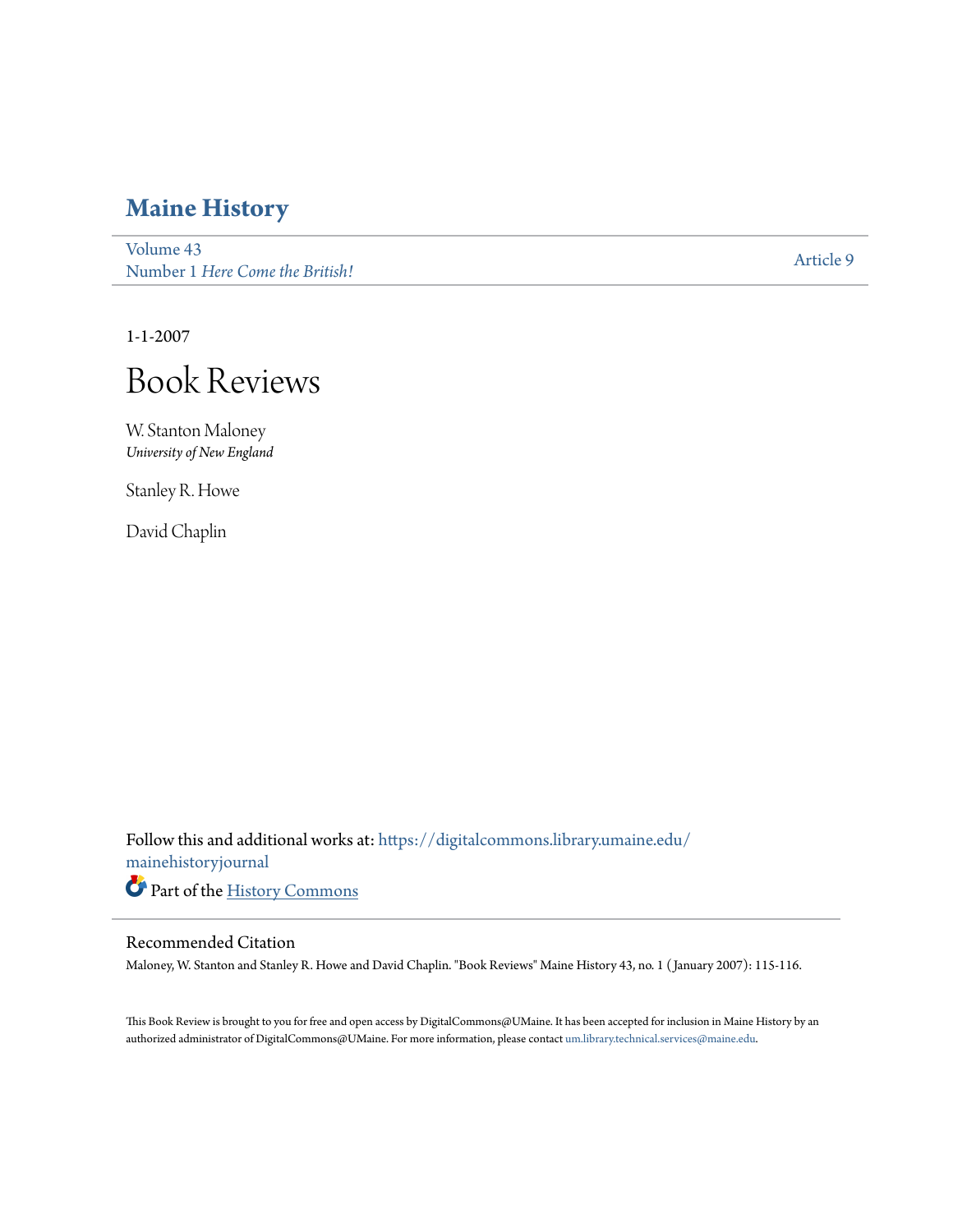*Sea Struck.* By W.H. Bunting (Gardiner, Maine: Tilbury House, 2004. Pp. xvi+366. Maps, photographs, notes, index. \$30.00).

John Masefield in his famous poem, "Sea Fever," describes the special attraction that the sea holds for some people. Perhaps this fascination explains why three young men of education and affluence would actively pursue berths on square-rigged sailing vessels at the end of the nineteenth century. W. H. Bunting, no stranger to the sea, has discovered a treasury of material, namely, the diaries of three young men, Frank Besse, Carleton Allen, and Rodman "Tod" Swift. The diaries describe the daily activities and events that occurred on board four square-rigged sailing vessels. The recorded entries reflect "the good, the bad and the ugly" while at sea and in port, for it was a time of "bully captains and bucko mates." The strength of the stories lies in the fact that the men served in different capacities on each ship.

Frank Besse records his reactions from the cabin as a passenger on board the full-rigged ship *William J. Rotch,* from July 2, 1881, to January 19, 1883, on a voyage from New York to Dublin by way of Yokohama, Hawaii, and San Francisco with case oil, Chinese passengers, and grain respectively. Early in the first voyage Besse observed the ill treatment of one of the crew simply because he "did not move quick enough" to suit the second mate (page 82). Besse was assigned special duty on board the vessel: "the captain has appointed me as a kind of overseer of the Chinese passengers, and I am to keep account of all the provisions they use on the passage" (page 111).

Carelton Allen embarked on his adventure from the cabin as a passenger on board the three-masted wooden bark *Guy C. Goss,* from March 18, 1898, to August 20, 1898, bound for New York from Puget Sound with a cargo of spars. After finishing college Allen served as second mate on the four-masted steel bark *Hawaiian Isles* in 1904, bound for Melbourne and Sydney with a cargo of general merchandise. Allen's diary is complemented by photos he took during the voyage. His initial reaction to the world of sail was indeed one of fascination, as he observed the process of getting underway and recorded his pride in climbing the rigging: "made my first voyage to the end of the jibboom….